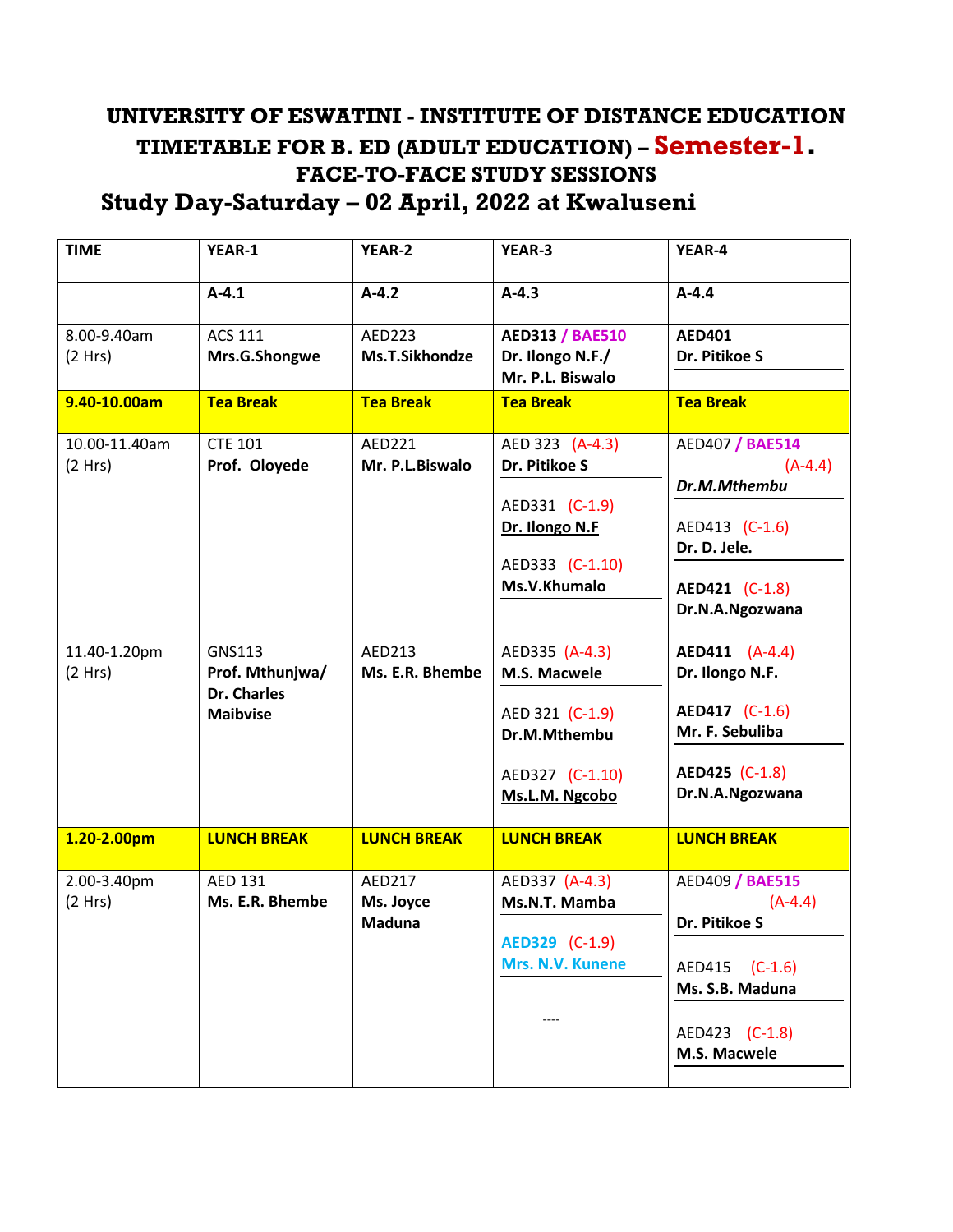## **UNIVERSITY OF ESWATINI - INSTITUTE OF DISTANCE EDUCATION TIMETABLE FOR B. ED (ADULT EDUCATION) – Semester-1. FACE-TO-FACE STUDY SESSIONS Study Day-Sunday – 03 April, 2022 at Kwaluseni**

| <b>TIME</b>              | YEAR-1                                        | YEAR-2                                   | YEAR-3                            | YEAR-4                                                                           |
|--------------------------|-----------------------------------------------|------------------------------------------|-----------------------------------|----------------------------------------------------------------------------------|
|                          | $A-4.1$                                       | $A-4.2$                                  | $A-4.3$                           | $A-4.4$                                                                          |
| 8.00-9.40am<br>(2 Hrs)   | <b>AED 135</b><br>Ms. Khabo<br><b>Dlamini</b> | <b>AED225</b><br>Mr. P.L.Biswalo         | AED315 / BAE 312<br>Ms.S.B.Maduna | <b>AED419</b><br>$(A-4.4)$<br>Dr. D. Jele<br>AED427 (C-1.6)<br>Dr. N.A. Ngozwana |
| 9.40-10.00am             | <b>Tea Break</b>                              | <b>Tea Break</b>                         | <b>Tea Break</b>                  | <b>Tea Break</b>                                                                 |
| 10.00-11.40am<br>(2 Hrs) | <b>AED137</b><br>Ms. T. Magagula              | <b>AED219</b><br>MrsN.V.Kunene           | AED317<br>Ms.S.B.Maduna           | <b>AED405</b><br>Dr.N.A.Ngozwana                                                 |
| 11.40-1.20pm<br>(2 Hrs)  | <b>AED 133</b><br>MrsN.V.Kunene               | <b>AED215</b><br><b>Ms.Khabo Dlamini</b> | <b>AED311</b><br>Dr. Ilongo N.F.  | <b>AED403</b><br>Ms. Magagula                                                    |
| 1.20-2.00pm              | <b>LUNCH BREAK</b>                            | <b>LUNCH BREAK</b>                       | <b>LUNCH BREAK</b>                | <b>LUNCH BREAK</b>                                                               |
| 2.00-3.40pm<br>(2 Hrs)   | <b>CSC101</b><br>Mr. M. Ngubeni               | ----                                     | ----                              | <b>AED499 / BAE511</b><br>Ms.S.B.Maduna                                          |
| 3.40-5.20pm<br>(2 Hrs)   |                                               |                                          | ----                              | <b>BAE516</b><br><b>Guid &amp; Counselling</b><br>Dr. Ilongo N.F                 |